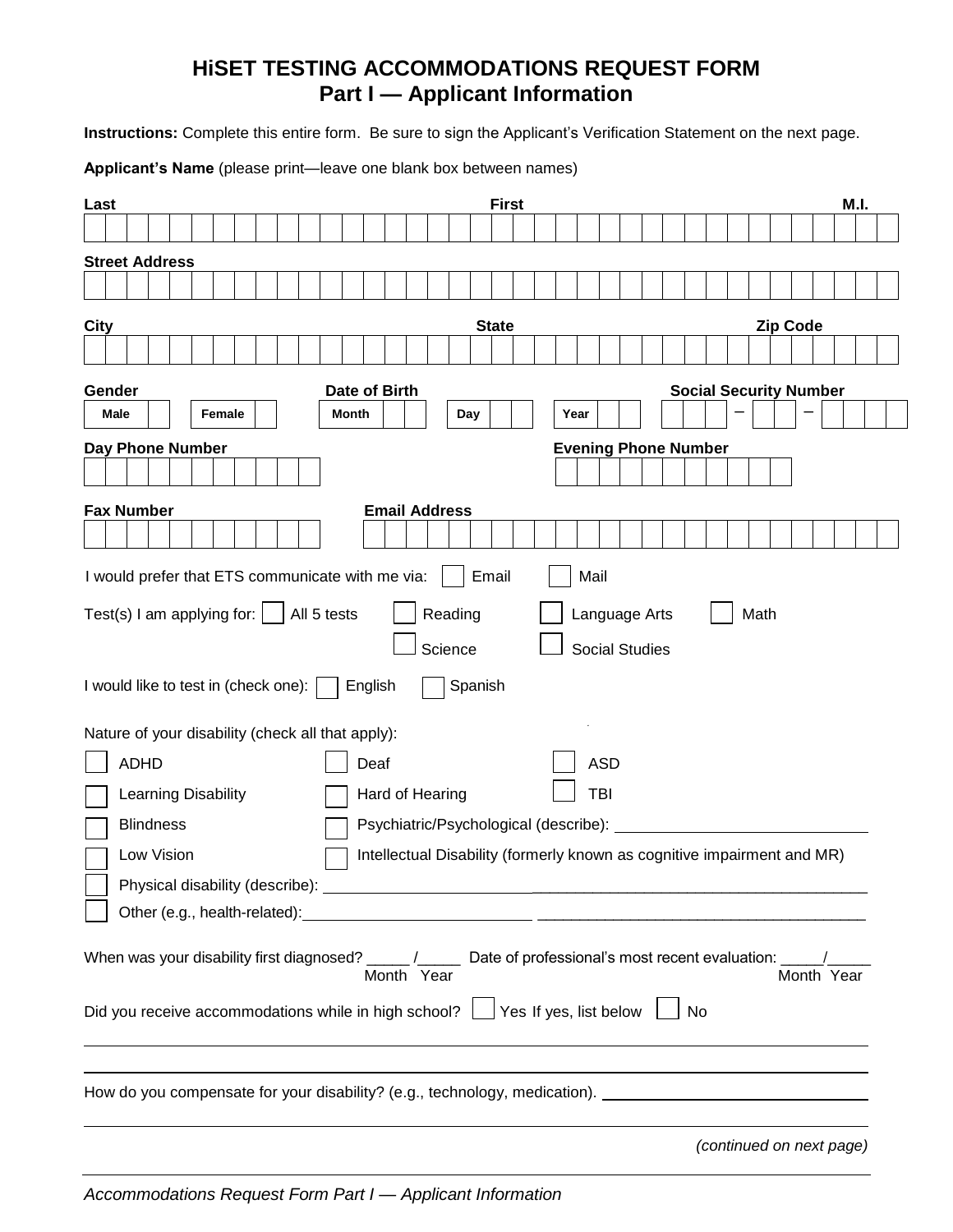#### **HiSET TESTING ACCOMMODATIONS REQUEST FORM**

### **Part I — Applicant Information** *(continued)*

| Applicant's Name: |      |       |        |
|-------------------|------|-------|--------|
| (please print)    | _ast | First | - M.i. |
|                   | .    | ___   |        |

#### **Verification Statement to Be Signed by Applicant**

I confirm that the information on this application is true. I agree to provide ETS with any additional information to evaluate my request for accommodations. I also give permission to my evaluator to release to ETS a copy of any information required to determine the need for the accommodation(s) I have requested. If I am requesting the use of an assistive device, I am familiar with its use.

I understand that all information necessary to process this application must be available to ETS at least 45 days in advance of the test date to provide time to evaluate and process my request for accommodations. I agree that ETS has the right to make the final decision as to whether any requested accommodation is needed and appropriate.

I acknowledge that any submitted information may also be used for research purposes, and that in no case will I be identified by name in research studies, and that the information will be protected by the terms of ETS's Confidentiality of Data Policy.

I also understand that ETS has the right to withhold or cancel my scores if it is later determined that, in ETS's judgment, any information on this application form or the supporting documentation is questionable, inaccurate or used to obtain accommodations that are not necessary.

\_\_\_\_\_\_\_\_\_\_\_\_\_\_\_\_\_\_\_\_\_\_\_\_\_\_\_\_\_\_\_\_\_\_\_\_\_\_\_\_\_\_\_\_\_\_\_\_\_\_\_\_\_\_\_ \_\_\_\_\_\_\_\_\_\_\_\_\_\_\_\_\_\_\_\_

Signature of Applicant Date Controller Controller Controller Controller Controller Controller Controller Controller

If you are under 18 years of age, signature of parent or guardian is required.

Parent or Guardian's Name (please print)

Signature of Parent or Guardian Date Controller and Date Date Date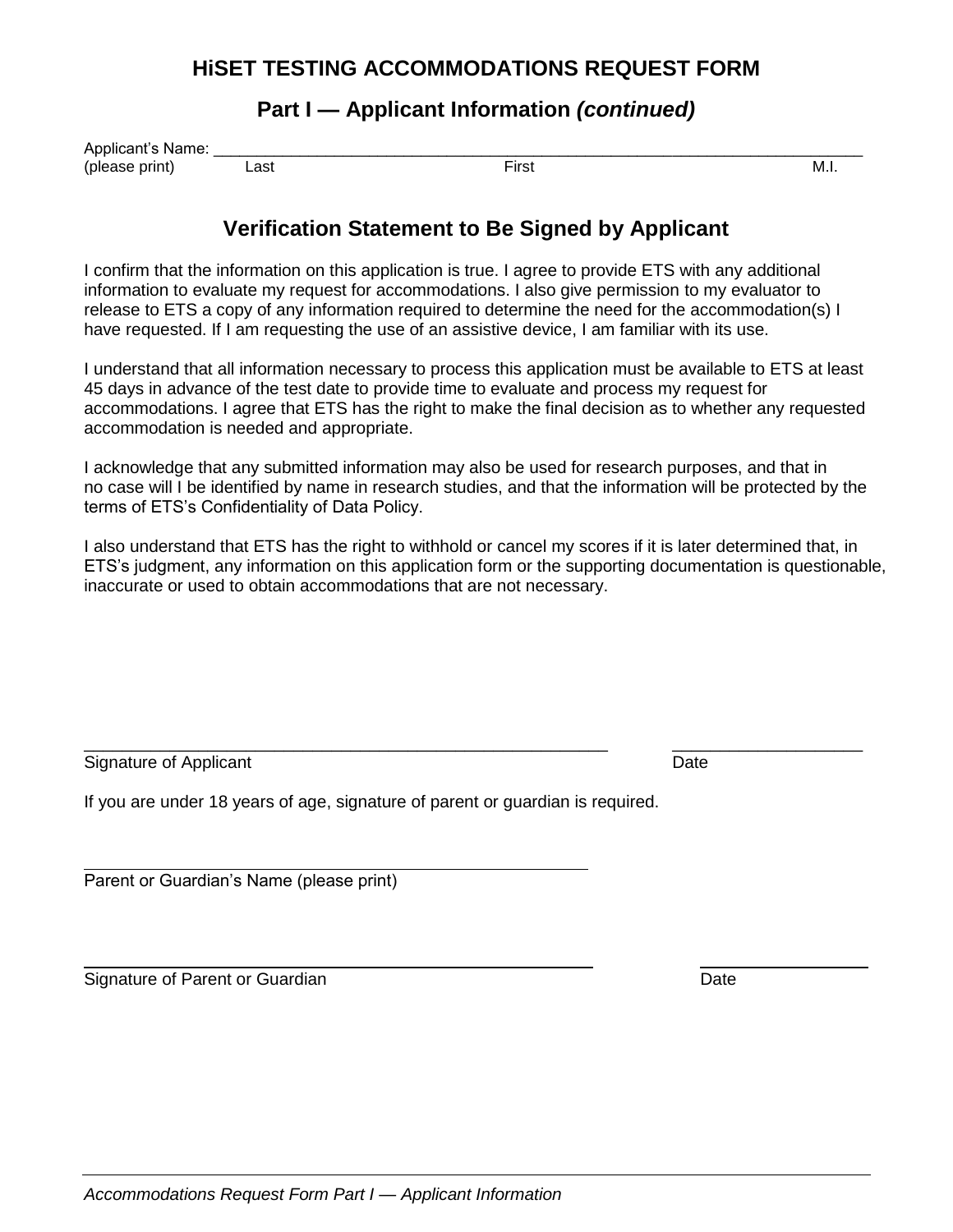### **HiSET TESTING ACCOMMODATIONS REQUEST FORM Part II — Testing Accommodations Requested**

| Applicant's Name:                                                                                                                                             |      |                                                                                                          |                                                                                                                                                                                          |                                  |
|---------------------------------------------------------------------------------------------------------------------------------------------------------------|------|----------------------------------------------------------------------------------------------------------|------------------------------------------------------------------------------------------------------------------------------------------------------------------------------------------|----------------------------------|
| (please print)                                                                                                                                                | Last |                                                                                                          | First                                                                                                                                                                                    | M.I.                             |
| <b>REQUESTED ACCOMMODATIONS (Check all that apply)</b>                                                                                                        |      |                                                                                                          |                                                                                                                                                                                          |                                  |
|                                                                                                                                                               |      |                                                                                                          |                                                                                                                                                                                          |                                  |
| <b>Accommodations for Computer-delivered Tests</b>                                                                                                            |      |                                                                                                          | <b>Accommodations for Paper-delivered Tests</b>                                                                                                                                          |                                  |
| $\Box$ Screen magnification<br>□ Selectable background and foreground colors                                                                                  |      | $\Box$ Large print test book (larger than 14 point)<br>L: arge print answer sheet (larger than 14 point) |                                                                                                                                                                                          |                                  |
| <b>Alternate Test Formats</b>                                                                                                                                 |      |                                                                                                          |                                                                                                                                                                                          |                                  |
| $\Box$ Braille<br>$\Box$ Recorded audio with tactile figure supplement*<br>$\Box$ Recorded audio with large-print figure supplement*<br>$\Box$ Recorded audio |      |                                                                                                          |                                                                                                                                                                                          |                                  |
| <b>Assistance</b>                                                                                                                                             |      |                                                                                                          |                                                                                                                                                                                          |                                  |
| $\Box$ Scribe<br>$\Box$ Braille slate and stylus (for note taking only)*<br>$\Box$ Perkins brailler (for note taking only)*                                   |      |                                                                                                          | □ Sign language interpreter (for spoken directions only)**<br>□ Oral interpreter (for spoken directions only)**<br>$\Box$ Printed copy of spoken directions (for paper-based tests only) |                                  |
| <b>Extended Testing Time (NOTE: All tests are timed.)</b>                                                                                                     |      |                                                                                                          |                                                                                                                                                                                          |                                  |
|                                                                                                                                                               |      |                                                                                                          | 25 percent (time and one-quarter) $\Box$ 50 percent (time and one-half)                                                                                                                  | $\Box$ 100 percent (double time) |
| <b>Extra Breaks</b>                                                                                                                                           |      |                                                                                                          |                                                                                                                                                                                          |                                  |
| $\Box$ Yes                                                                                                                                                    |      |                                                                                                          |                                                                                                                                                                                          |                                  |
| purposes)                                                                                                                                                     |      |                                                                                                          | Other Accommodations Requested (describe). (For example, separate room, food or drink for medical                                                                                        |                                  |
|                                                                                                                                                               |      |                                                                                                          |                                                                                                                                                                                          |                                  |
|                                                                                                                                                               |      |                                                                                                          |                                                                                                                                                                                          |                                  |
|                                                                                                                                                               |      |                                                                                                          |                                                                                                                                                                                          |                                  |
|                                                                                                                                                               |      |                                                                                                          |                                                                                                                                                                                          |                                  |
|                                                                                                                                                               |      |                                                                                                          |                                                                                                                                                                                          |                                  |
|                                                                                                                                                               |      |                                                                                                          |                                                                                                                                                                                          |                                  |
|                                                                                                                                                               |      |                                                                                                          |                                                                                                                                                                                          |                                  |

\*\* \*Only applicants who are blind or have low vision

\*\*\* Only applicants who are deaf or hard-of-hearing

**If you received approval for the same accommodations from GED Testing Service within the last year please submit a copy of that approval letter with this request.**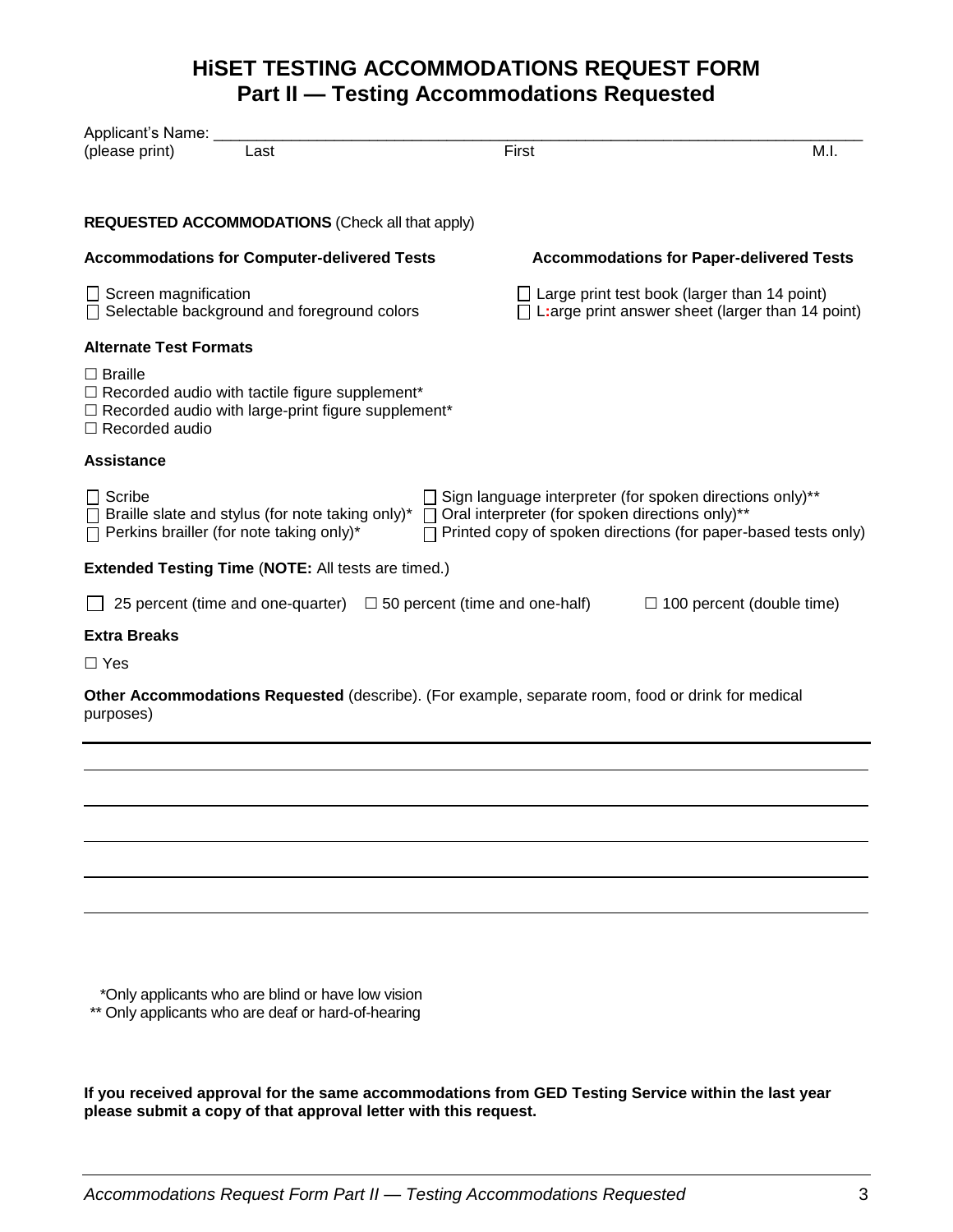## **HiSET TESTING ACCOMMODATIONS REQUEST FORM Part III — Documentation Requirements**

**Instructions for Part III:** The test taker and/or their advocate should complete Part III. Please submit the primary documentation and any additional documents you wish to include for each of your diagnosed disabilities. Check each document that is being submitted.

To view full documentation requirements visit [www.ets.org/disabilities.](http://www.ets.org/disabilities)

| ADD/ADHD:                                                           |                                                                                                                |
|---------------------------------------------------------------------|----------------------------------------------------------------------------------------------------------------|
| Primary Documentation - Current within 3 years                      | <b>Additional Documentation</b>                                                                                |
| Submit one                                                          |                                                                                                                |
| Psychological report current                                        | Most recent IEP                                                                                                |
| $\Box$ Psycho-educational report                                    | $\Box$ Most recent 504 plan                                                                                    |
| $\Box$ Neuropsychological report                                    | $\Box$ Psychological, psycho-educational or                                                                    |
|                                                                     | neuropsychological report (over 3 years)                                                                       |
|                                                                     | $\Box$ Report from psychiatrist                                                                                |
|                                                                     | Letter from rehab counselor or case manager                                                                    |
|                                                                     | $\Box$ Your personal Statement                                                                                 |
|                                                                     | Other than the contract of the contract of the contract of the contract of the contract of the contract of the |
|                                                                     |                                                                                                                |
| <b>Autism Spectrum Disorder:</b>                                    | <b>Additional Documentation</b>                                                                                |
| Primary Documentation - Current within 5 years<br><b>Submit one</b> |                                                                                                                |
|                                                                     | $\sqcap$ Most recent IEP                                                                                       |
| Psychological report<br>$\Box$ Psycho-educational report            | $\Box$ Most recent 504 plan                                                                                    |
| Neuropsychological report                                           | $\Box$ Psychological, psycho-educational or                                                                    |
|                                                                     | neuropsychological report (over 5 years)                                                                       |
|                                                                     | $\Box$ Report from other professional (psychiatrist,                                                           |
|                                                                     | speech/language therapist, occupational therapist,                                                             |
|                                                                     | developmental pediatrician, or neurologist                                                                     |
|                                                                     | $\Box$ Letter from rehab counselor or case manager                                                             |
|                                                                     | $\Box$ Your personal statement                                                                                 |
|                                                                     | Other and the contract of the contract of the contract of the contract of the contract of the contract of the  |
|                                                                     |                                                                                                                |
| <b>Blind or Low Vision:</b>                                         |                                                                                                                |
| Primary Documentation - Current within 2 years                      | <b>Additional Documentation</b>                                                                                |
| <b>Submit both</b>                                                  |                                                                                                                |
| Report from eye-care professional                                   | Most recent IEP                                                                                                |
| Your -personal statement                                            | Most recent 504 plan                                                                                           |
|                                                                     | Letter from rehab counselor or case manager                                                                    |
|                                                                     | Other                                                                                                          |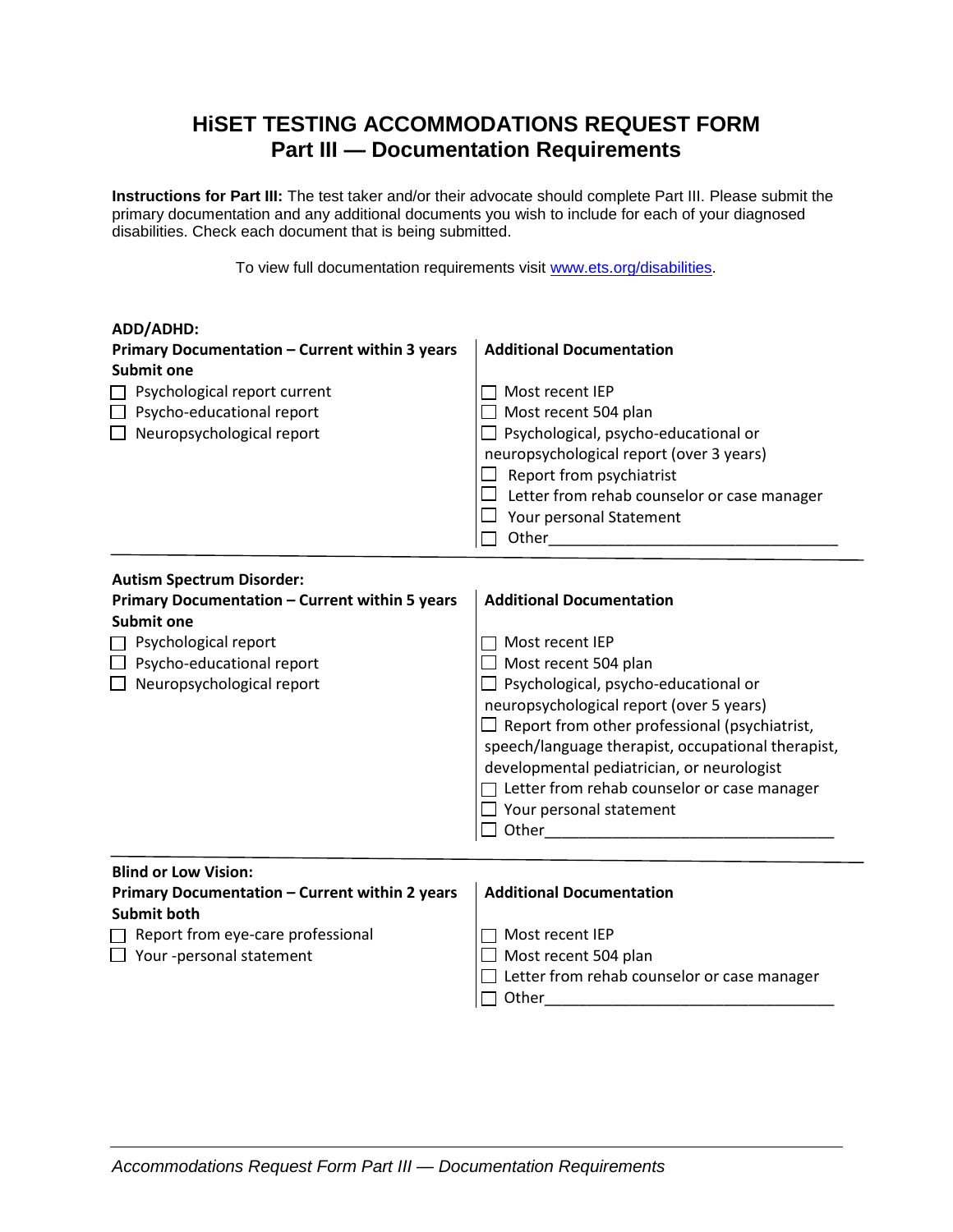# **HiSET TESTING ACCOMMODATIONS REQUEST FORM Part III — Documentation Requirements (continued)**

| <b>Deaf or Hard of Hearing:</b><br>Primary Documentation - Current within 2 years<br><b>Submit both</b><br>$\Box$ Audiogram or audiometric report<br>$\Box$ Your personal statement                           | <b>Additional Documentation</b><br>Most recent IEP<br>$\Box$ Most recent 504 plan<br>$\Box$ Letter from rehab counselor or case manager                                                                                                                                     |
|---------------------------------------------------------------------------------------------------------------------------------------------------------------------------------------------------------------|-----------------------------------------------------------------------------------------------------------------------------------------------------------------------------------------------------------------------------------------------------------------------------|
| <b>Intellectual Disability:</b><br>Primary Documentation - Current within 5 years<br><b>Submit one</b><br>$\Box$ Psychological report<br>$\Box$ Psycho-educational report<br>$\Box$ Neuropsychological report | <b>Additional Documentation</b><br>Most recent IEP<br>$\Box$ Most recent 504 plan<br>$\Box$ Psychological, psycho-educational or<br>neuropsychological report (over 5 years)<br>$\Box$ Letter from rehab counselor or case manager<br>$\Box$ Your personal statement        |
| <b>Learning Disability:</b><br>Primary Documentation - Current within 5 years<br><b>Submit one</b><br>$\Box$ Psychological report<br>$\Box$ Psycho-educational report<br>$\Box$ Neuropsychological report     | <b>Additional Documentation</b><br>$\Box$ Most recent IEP<br>$\Box$ Most recent 504 plan<br>$\Box$ Psychological, psycho-educational or<br>neuropsychological report (over 5 years)<br>$\Box$ Letter from rehab counselor or case manager<br>$\Box$ Your personal statement |
| <b>Physical Disability or Health-Related Need:</b><br>Primary Documentation - Current within 6<br>months<br>Submit both<br>$\Box$ Letter from medical doctor<br>$\Box$ Your personal statement                | <b>Additional Documentation</b><br>$\Box$ Most recent IEP<br>$\Box$ Most recent 504 plan<br>$\Box$ Letter from rehab counselor or case manager<br>$\Box$ Other $\Box$                                                                                                       |